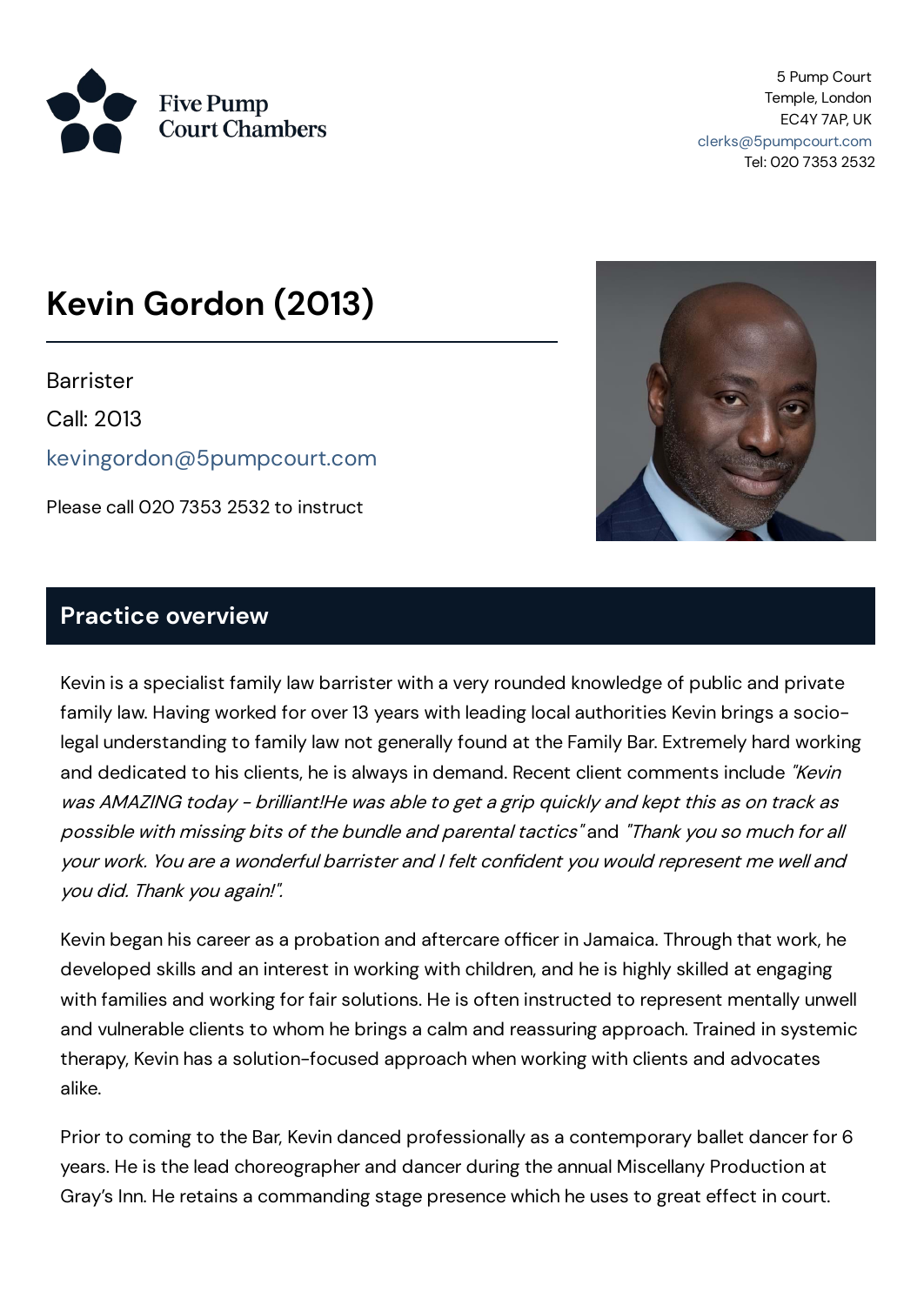## **Children law (public)**

Kevin's professional background in local authorities in the capacities of frontline social work, senior social worker, team manager and consultant mean that he is particularly good at dealing with care proceedings, whether he is representing parents, guardians, children or the local authority. Social workers have commented that 'Kevin just gets it'. He is a pair of safe hands.

Kevin is experienced at managing and dealing with complex child protection cases (involving issues such non accidental injuries, domestic violence, mental health, substance misuse, sexual abuse and others). He is often instructed to deal with non-accidental injury cases where there is a complex factual background, and multiple experts are involved. He also has experience of devising safeguarding programmes for assessing, reviewing and supporting families and protecting children, which is very valuable when assessing proposed care plans and arrangements for children.

Kevin has acted in applications for Forced Marriage Protection Orders, including one of the first cases for an order to be made in the family courts. He also has experience of deprivation of liberty applications for young people.

# **Children law (private)**

Kevin is able to deal with all applications relating to residence and contact arrangements for children, including those which involve an international element. He is particularly skilled at handling child arrangement disputes and managing difficult clients including those who are vulnerable, suffering from mental illness and lacking capacity. He has been praised for his calmness and sensitivity when dealing with clients at times of high emotionalstress.

### **Publications**

Raising the Bar: meet the [barrister](https://www.graysinn.org.uk/news/raising-the-bar-podcast-episode-9-meet-the-barrister-kevin-gordon) (Gray's Inn podcast, 3 February 2020)

[Occupation](https://www.familylawweek.co.uk/site.aspx?i=ed161661) Orders: Are we there yet?(Family Law Week, 7 July 2016)

### **Education**

LL.B.(Hons) Birkbeck, University of London